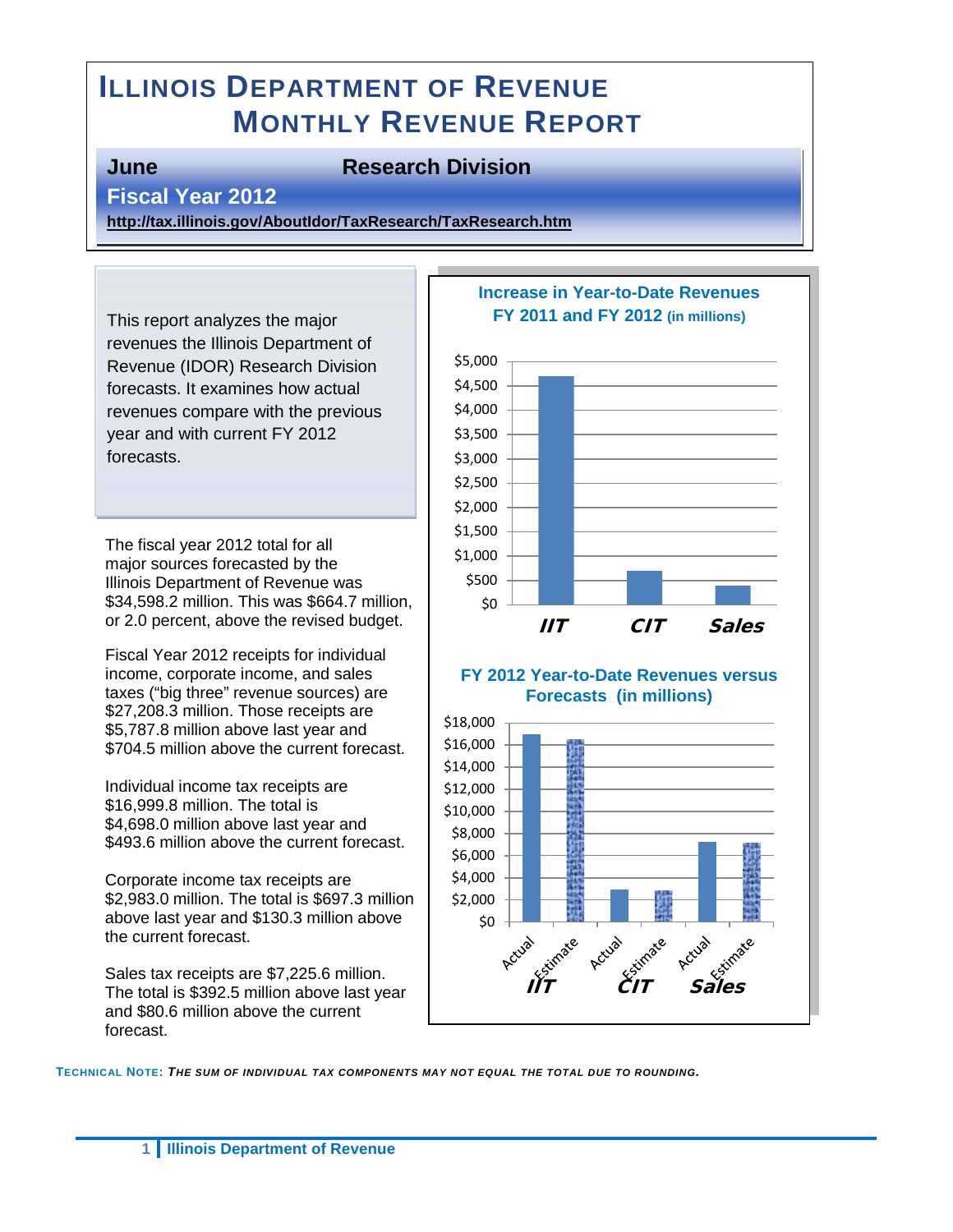## **Individual Income Tax (IIT)**

FY 2012 receipts came in 3.0 percent above forecast.

**Withholding (WIT) receipts:** June's WIT receipts came in \$73.5 million above our \$1,032.4 million forecast. For the year as a whole, receipts were almost \$450 million above forecast.

Significant deviations between actual and forecast receipts started to occur is March. During the last four months of FY 2012 receipts were more than \$350 million above forecast.

| Year-to-Date (\$ millions)<br>Note: FY2011 includes amnesty-related payments |                 |               |              |  |  |
|------------------------------------------------------------------------------|-----------------|---------------|--------------|--|--|
| Actual                                                                       | <b>Forecast</b> | \$ Difference | % Difference |  |  |
| \$16,999.8                                                                   | \$16,506.2      | \$493.6       | 3.0%         |  |  |
| FY 2011                                                                      | FY 2012         | \$ Difference | % Difference |  |  |
| \$12,301.8                                                                   | \$16,999.8      | \$4,698.0     | 38.2 %       |  |  |

The following table exhibits the effect described above. During the first eight months of the fiscal year WIT actual and forecasted receipts deviated by only 1.0 percent. In the last four months, however, receipts exceeded our forecasts by \$354.7 million or 8.2 percent.

| <b>WIT receipts</b> | FY12 Act.  | FY12 Est.  | \$ Chg. | % Chg. |
|---------------------|------------|------------|---------|--------|
| I First 8 months    | \$9,101.8  | \$9,007.4  | \$94.3  | 1.0%   |
| Last 4 months       | \$4,660.4  | \$4,305.7  | \$354.7 | 8.2%   |
| Year-to-date        | \$13,762.1 | \$13,313.1 | \$449.0 | 3.4%   |

The specific causes for the higher than expected receipts in the last part of the fiscal year are still being researched. However, at this time we believe that there are at least three significant factors at work.

First, comparing actual FY 2012 wages and salaries (Global Insight data release June 2012) with our assumption at the time the FY 2012 budget was being developed indicates that actual wages and salaries received in FY 2012 were above expectations. FY 2012 wages and salaries grew 3.5 percent over FY 2011, while our underlying assumption for wages and salaries growth was 2.8 percent. We estimate that higher than anticipated wages and salaries explains close to 50 percent of the total deviation.

Second, internal data indicates that some of the unanticipated growth in WIT is due to very high growth in the manufacturing and business services sectors during March and April. Much of this unanticipated jump appears to be one time and leads us to conclude that bonuses paid in the manufacturing and business services sectors were higher than anticipated.

Finally, taxpayers adjusted their W-4 forms to have more of their income withheld. An analysis of state workers' payroll data suggests that the combined increase in the number of exemptions claimed by taxpayers as well as the increase in the amount withheld out of every paycheck explains around 25 percent of the difference between forecast and actual receipts. These two effects will put additional pressure on state refunds liability during the 2012 tax season.

**Non-withholding (Non-WIT) receipts:** June's receipts came in \$30.7 million above the forecast of \$349.3 million. Non-WIT receipts ended the fiscal year 1.4 percent, or \$44.6 million, above forecast.

| <b>Non-WIT</b><br>receipts | FY12 Act. | FY12 Est. | \$ Chg.    | % Chg.   |
|----------------------------|-----------|-----------|------------|----------|
| Quarter 1                  | \$432.4   | \$481.4   | $-$ \$49.0 | $-10.2%$ |
| Quarter 2                  | \$206.1   | \$234.5   | $-$28.4$   | $-12.1%$ |
| Quarter 3                  | \$667.0   | \$645.4   | \$21.6     | 3.3%     |
| Quarter 4                  | \$1,932.2 | \$1,831.7 | \$100.5    | 5.5%     |
| Year-to-date               | \$3,237.7 | \$3,193.1 | \$44.6     | 1.4%     |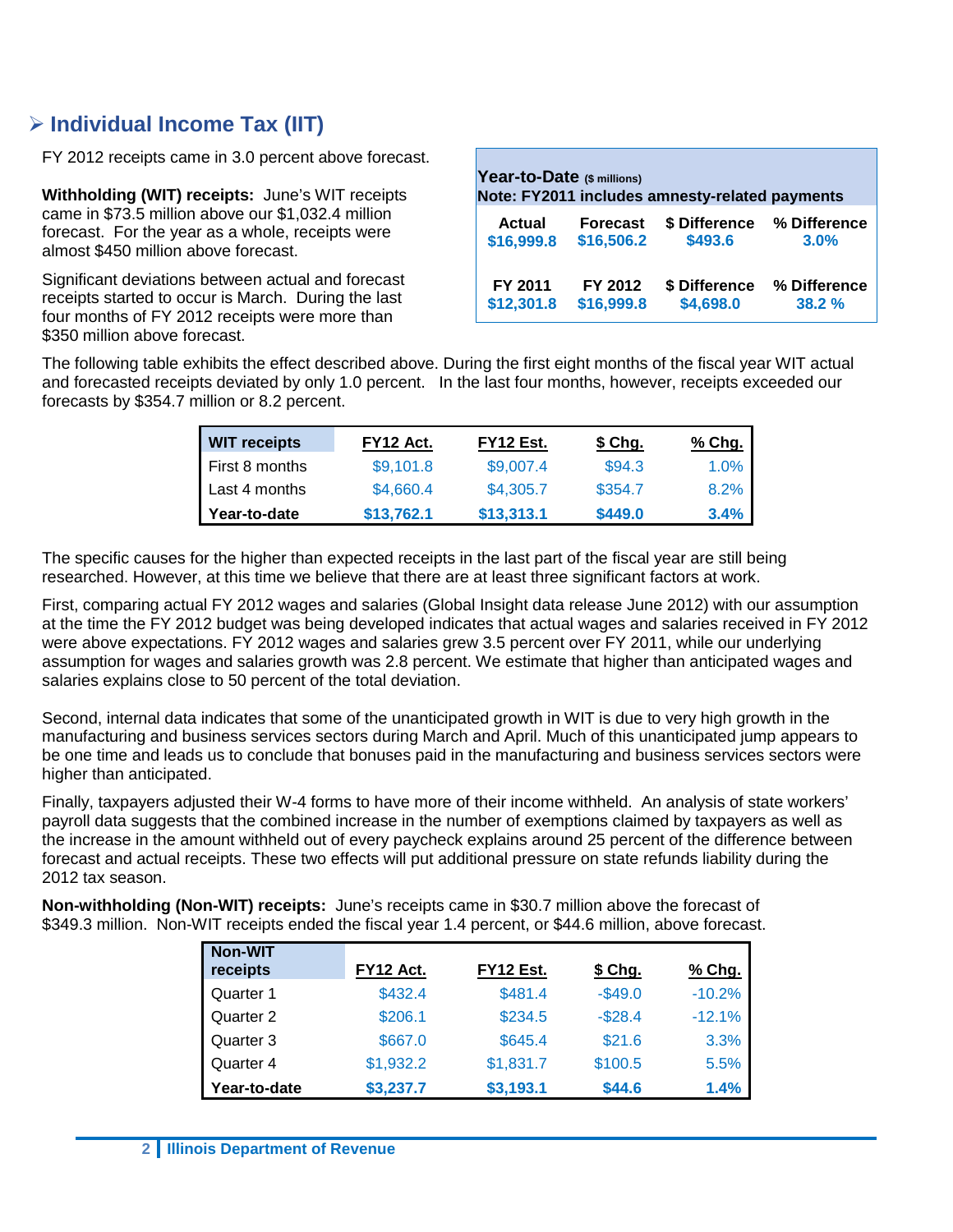#### *Individual Income Tax (IIT) - continued from previous page*

| <b>Components Year-to-Date (\$ millions)</b><br>Note: FY2011 includes amnesty-related payments |            |                 |               |              |  |
|------------------------------------------------------------------------------------------------|------------|-----------------|---------------|--------------|--|
|                                                                                                | Actual     | <b>Forecast</b> | \$ Difference | % Difference |  |
| Withholding                                                                                    | \$13,762.1 | \$13,313.1      | \$449.0       | 3.4%         |  |
| Estimated and final                                                                            | \$3,237.7  | \$3,193.1       | \$44.6        | 1.4%         |  |
| <b>Total</b>                                                                                   | \$16,999.8 | \$16,506.2      | \$493.6       | 3.0%         |  |

*Withholding and estimated and final payments are derived from IDOR collection data and in-transit fund data. Totals may not equal individual components due to rounding.*

### **Corporate Income Tax (CIT)**

For the first 11 months of the year, receipts came in largely as expected. Through the end of May, receipts were within 1.1 percent of forecast.

However, a much stronger than anticipated June translated into FY 2012 receipts coming in \$130.3 million over forecast.

June receipts were \$484.8 million, compared to a forecast of \$381.2 million. More than fifty percent of the higher-than-anticipated receipts were a result of

| Year-to-Date comparison (\$ millions)<br>Note: FY2011 includes amnesty-related payments |                 |               |              |  |  |
|-----------------------------------------------------------------------------------------|-----------------|---------------|--------------|--|--|
| <b>Actual</b>                                                                           | <b>Forecast</b> | \$ Difference | % Difference |  |  |
| \$2,983.0                                                                               | \$2,852.7       | \$130.3       | 4.6%         |  |  |
| FY 2011                                                                                 | FY 2012         | \$ Difference | % Difference |  |  |
| \$2,285.7                                                                               | \$2,983.0       | \$697.3       | 30.5%        |  |  |

the department receiving approximately 1,000 more estimated payments in June than we had anticipated. The average June estimated payment was also higher than expected.

This positive deviation was completely unexpected for a variety of reasons. Most importantly, forecasts for growth in corporate profits have been declining, and this led us to forecast June estimated payments at a lower level than estimated payments received earlier in the fiscal year and for the same period in FY 2011. In addition, over the last few years, firms have been less likely to overestimate when filing their estimated payments.

We will continue to analyzing FY 2012 performance in upcoming months to determine if we should make adjustments to the current FY 2013 forecast.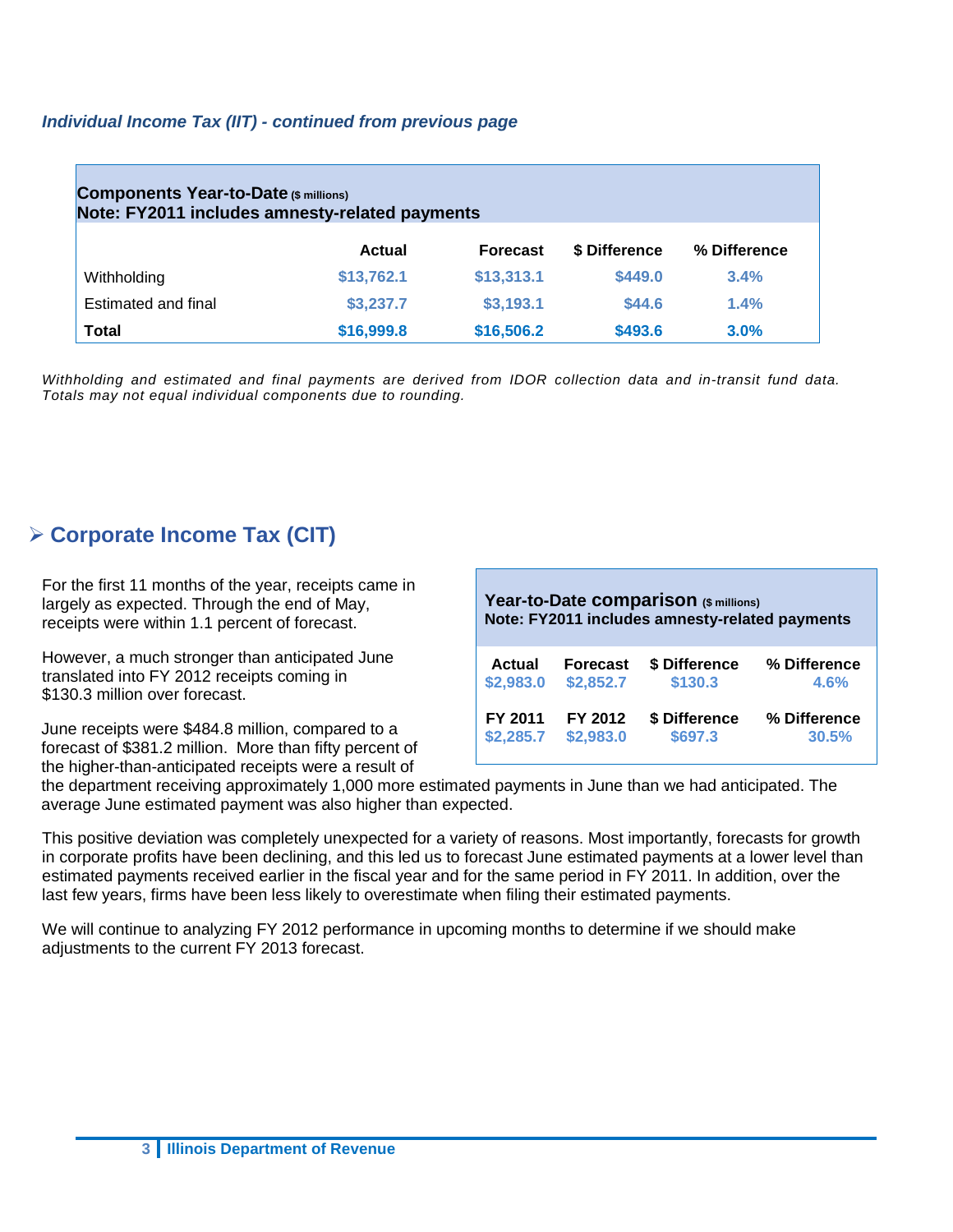#### **Sales Tax**

Final state sales/use receipts for fiscal year 2012 were \$7,225.6 million. This means that state sales/use tax receipts are finally back to levels reached prior to the declines of the last recession, which officially spanned December 2007 to June 2009.

The prior peak of \$7,214.6 million occurred in FY 2008. As households and businesses slashed taxable spending during the recession, receipts plunged by nearly a billion dollars in just two years, hitting bottom at \$6,308.0 million

in fiscal year 2010. The severe and prolonged cuts in taxable spending created a large amount of pent-up demand that sustained receipts growth far in excess of income growth during the recovery. The first graph at right illustrates this bust and boom pattern of state sales/use tax over the last few years. The positive impact of this pentup demand has mostly faded, setting the stage for more modest growth moving into FY 2013.

It is worth noting that state sales/use tax receipts have recovered only if we talk about *nominal* receipts, *i.e.* receipts that are not adjusted to control for price inflation. In terms of *real* receipts, fiscal year 2012 was still far below the pre-recession peak, as illustrated in the second graph at right. This means that some of the recovery has simply been the result of higher prices. Households and businesses are still consuming fewer taxable goods than before the recession. While this is partially indicative of the economy's post-recession sluggishness, it is also indicative of changing consumption patterns that have been developing for many years, namely the shift in consumption away from goods and toward services, which are not taxed in Illinois.

| Year-to-Date comparison (\$ millions)<br>Note: FY2011 includes amnesty-related payments |                 |               |              |  |  |
|-----------------------------------------------------------------------------------------|-----------------|---------------|--------------|--|--|
| Actual                                                                                  | <b>Forecast</b> | \$ Difference | % Difference |  |  |
| \$7,225.6                                                                               | \$7,145.0       | \$80.6        | 1.1%         |  |  |
| FY 2011                                                                                 | FY 2012         | \$ Difference | % Difference |  |  |
| \$6,833.0                                                                               | \$7,225.6       | \$392.5       | 5.7%         |  |  |



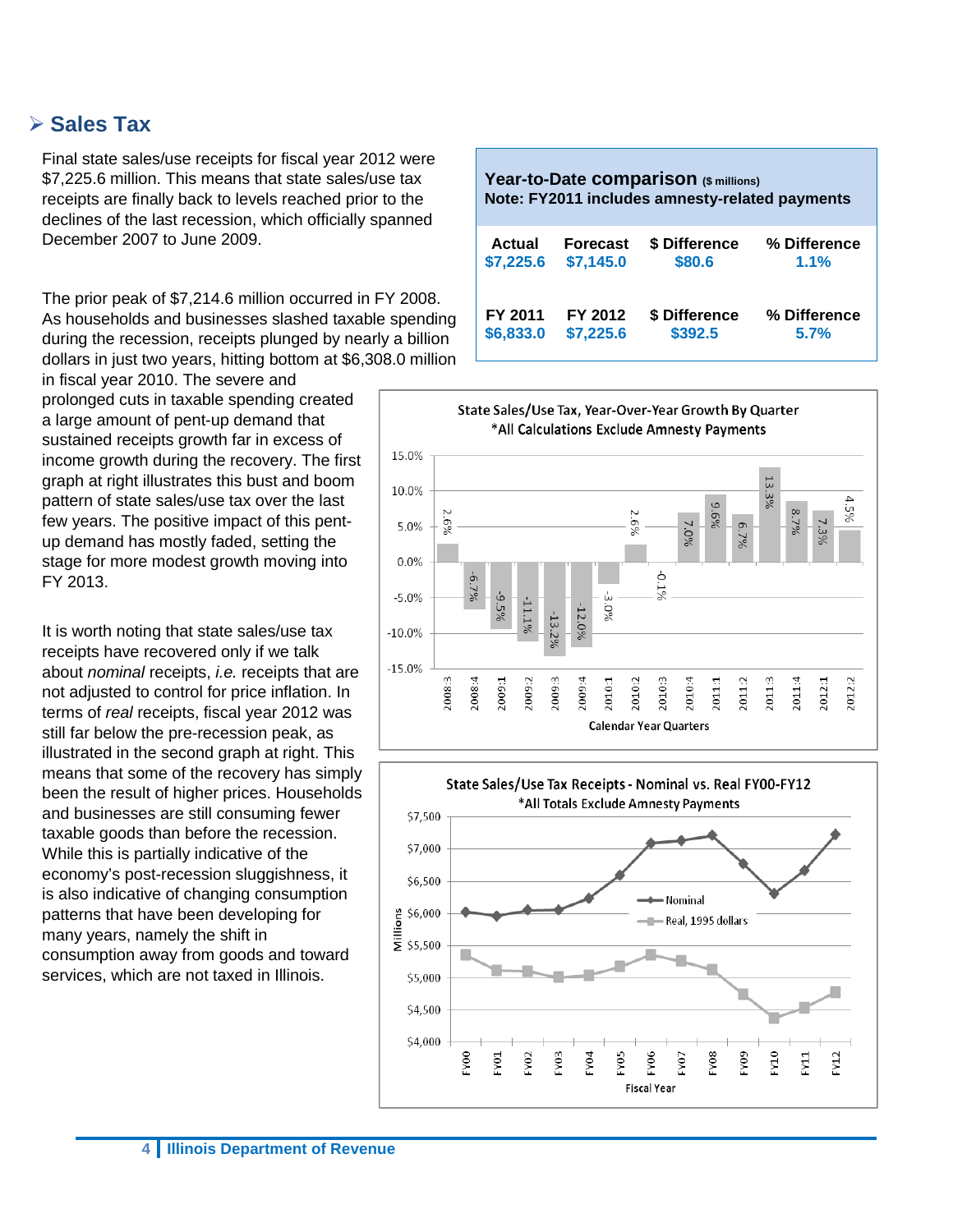#### *(Sales Tax continued from previous page)*

The component table below shows that final growth in FY 2012, excluding FY 2011's amnesty related payments, was 8.3 percent. One-time amnesty-related payments totaling \$163.9 million were deposited across November (\$122.5 million), December (\$36.0 million), and January (\$5.4 million) of last year. Comparisons that exclude FY 2011's amnesty-related payments are a better indicator of changes in actual taxable spending, since they are not skewed by one-time special payments.

| Year-to-Date comparison (\$ millions)<br>Note: FY2011 excludes amnesty-related |           |           |               |              |  |  |
|--------------------------------------------------------------------------------|-----------|-----------|---------------|--------------|--|--|
|                                                                                | FY 2011   | FY 2012   | \$ Difference | % Difference |  |  |
| <b>Vehicles</b>                                                                | \$814.6   | \$873.4   | \$58.8        | 7.2%         |  |  |
| Motor fuel*                                                                    | \$714.1   | \$789.5   | \$75.4        | 10.6%        |  |  |
| All else                                                                       | \$5,140.5 | \$5,562.7 | \$422.2       | 8.2%         |  |  |
|                                                                                | \$6,669.2 | \$7,225.6 | \$556.4       | 8.3%         |  |  |
| *Estimated. IDOR does not have actual data on sales/use tax from motor fuel.   |           |           |               |              |  |  |

#### **Estate Tax**

Fiscal year 2012 receipts came in 9.2 percent over forecast.

| Year-to-Date (\$ millions) |                 |               |              |  |  |
|----------------------------|-----------------|---------------|--------------|--|--|
| Actual                     | <b>Forecast</b> | \$ Difference | % Difference |  |  |
| \$234.8                    | \$215.1         | \$19.7        | 9.2%         |  |  |
| FY 2011                    | FY 2012         | \$ Difference | % Difference |  |  |
| \$122.2                    | \$234.8         | \$112.6       | 92.1%        |  |  |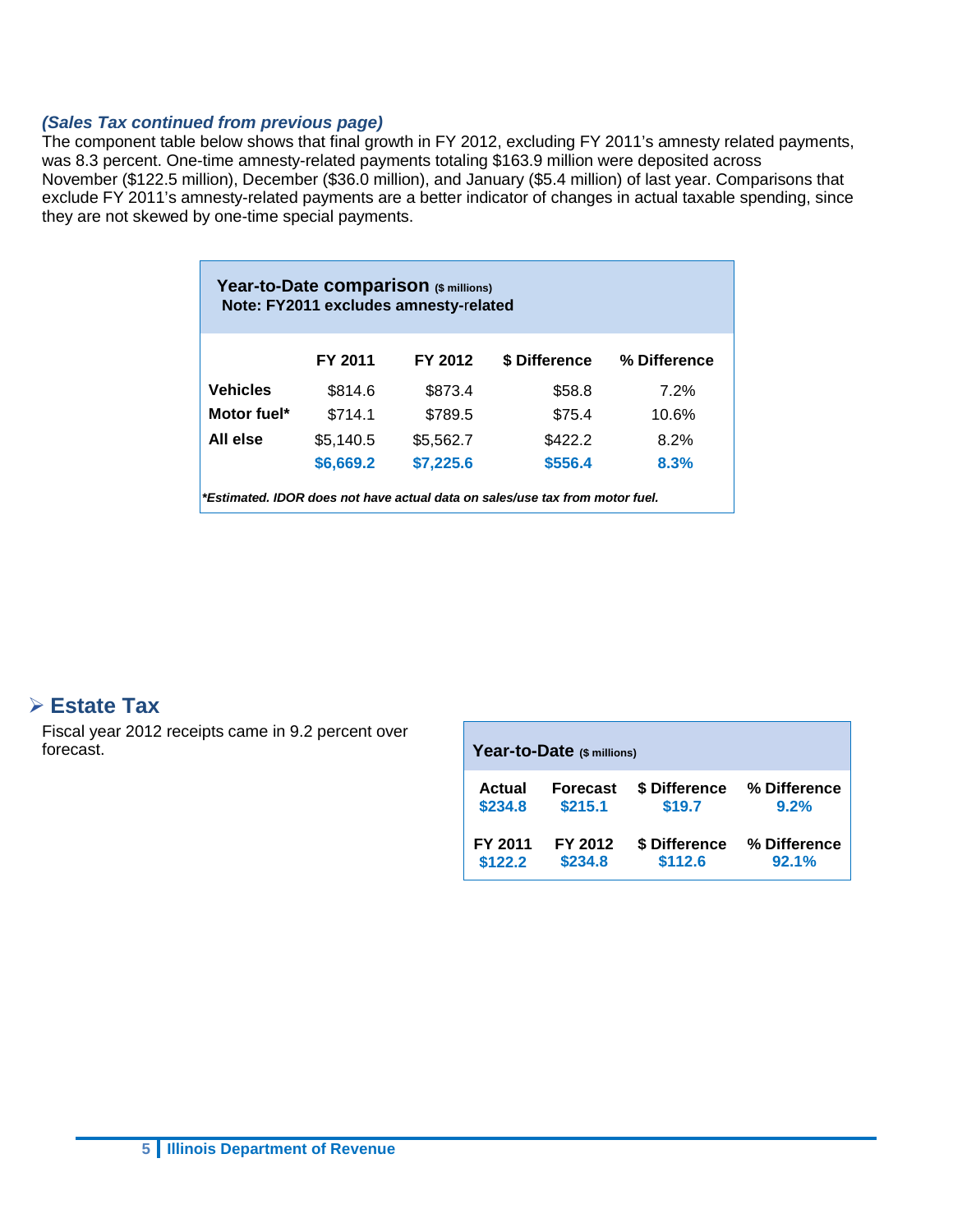#### **Cigarette Taxes**

As reported in our May Report, several large distributors obtained a temporary restraining order (TRO) in Sangamon County Circuit Court on June 14, 2012, that prohibited the Illinois Department of Revenue from limiting stamp purchases. The TRO was dissolved on June 21, but not before

| Year-to-Date (\$ millions)        |                               |                                       | *Includes general revenue funds    |                                  |
|-----------------------------------|-------------------------------|---------------------------------------|------------------------------------|----------------------------------|
| All Funds<br>General Revenue Fund | Actual<br>\$577.4<br>\$354.0  | <b>Forecast</b><br>\$524.0<br>\$355.0 | \$ Difference<br>\$53.4<br>$-$1.0$ | % Difference<br>10.2%<br>$-0.3%$ |
| All Funds<br>General Revenue Fund | FY 2011<br>\$560.8<br>\$354.5 | FY 2012<br>\$577.4<br>\$354.0         | \$ Difference<br>\$16.6<br>$-$0.5$ | % Difference<br>3.0%<br>$-0.1%$  |

distributors' stamp purchases pushed June receipts up to \$98.5 million. This represents a 106 percent increase over average June receipts of \$47.9 million for the period of 2008-2010. June 2011 was excluded from this calculation as receipts were atypically high (\$56.4 million), while July 2011 receipts were atypically low (\$35.2 million compared to a three year average from 2008 to 2010 of \$52.7 million). While fiscal year 2012 receipts came in 10.2 percent above forecast because of the TRO, July and August receipts (the first two months of FY 2013) will suffer.

#### **Tobacco Products Tax**

#### *Long Term Care Fund*

Fiscal year 2012 receipts came in at the forecasted level.

| Year-to-Date (\$ millions) |                 |               |              |  |  |
|----------------------------|-----------------|---------------|--------------|--|--|
| <b>Actual</b>              | <b>Forecast</b> | \$ Difference | % Difference |  |  |
| \$29.0                     | \$29.0          | \$0.0         | 0.0%         |  |  |
| FY 2011                    | FY 2012         | \$ Difference | % Difference |  |  |
| \$27.4                     | \$29.0          | \$1.6         | 5.8%         |  |  |

#### **Liquor Tax**

Liquor tax receipts ended FY 2012 solidly above FY 2011 and modestly above forecast.

| Year-to-Date (\$ millions) |                    | *Includes general revenue funds |                         |                      |
|----------------------------|--------------------|---------------------------------|-------------------------|----------------------|
| All Funds                  | Actual<br>\$279.3  | <b>Forecast</b><br>\$272.0      | \$ Difference<br>\$7.3  | % Difference<br>2.7% |
| General Revenue Fund       | \$164.4            | \$162.0                         | \$2.4                   | 1.5%                 |
| All Funds*                 | FY 2011<br>\$268.3 | FY 2012<br>279.3                | \$ Difference<br>\$11.0 | % Difference<br>4.1% |
| General Revenue Fund       | \$157.4            | \$164.4                         | \$7.1                   | 4.5%                 |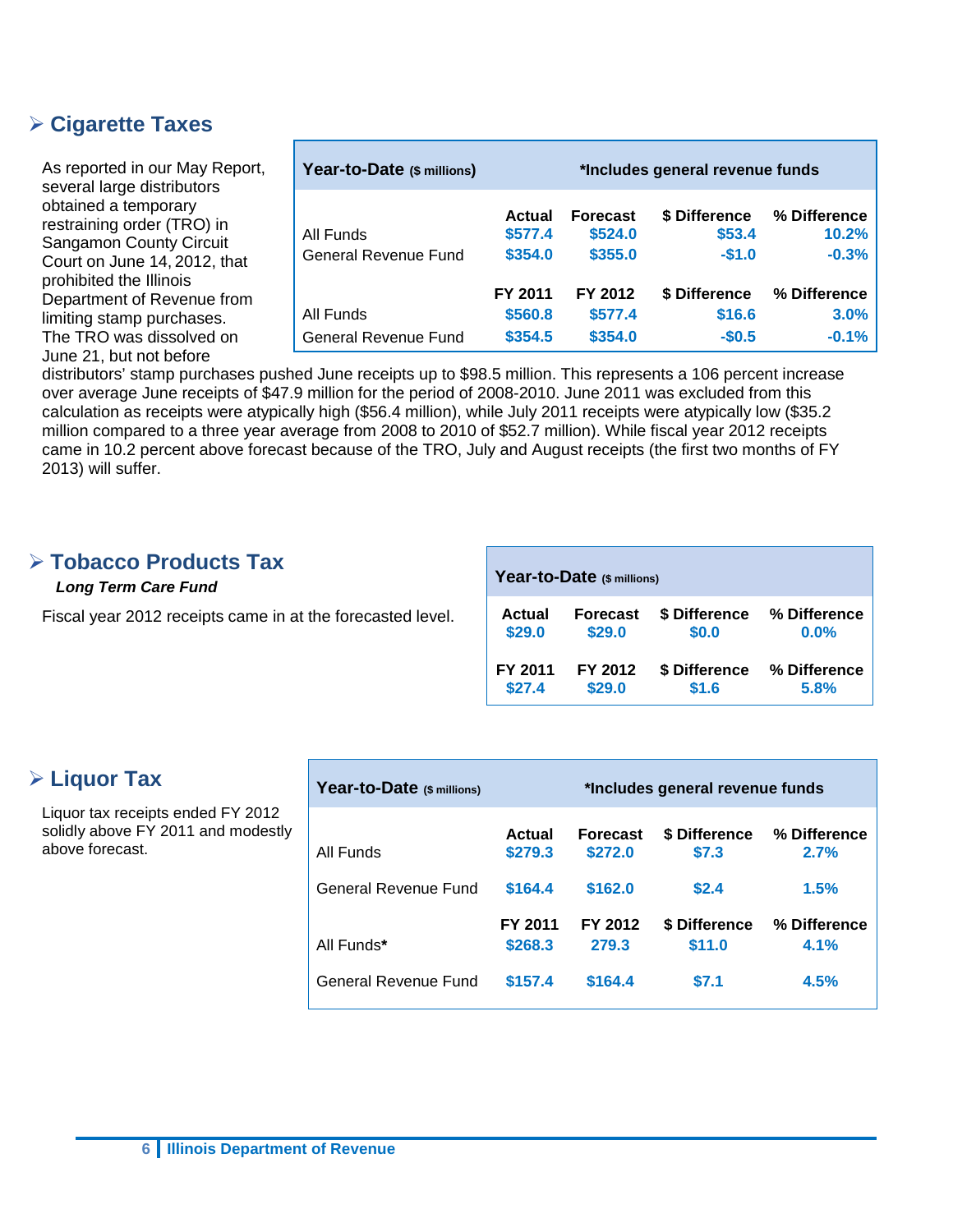## **Hotel Operator's Occupation Tax (HOOT)**

While FY 2012 receipts fell just shy of forecast, total receipts were up 8.5 percent above FY 2011. Chicago Convention and Tourism Bureau reported that Chicago's hotel occupancy rate for June was 92.3 percent, up 3.2 percentage points from June 2011. For the first half of 2012, occupancy was up 4.2 percentage points to 66.2 percent when compared to the same period in 2011. At this rate of

| Year-to-Date (\$ millions)                |                              | *Includes general revenue funds      |                                     |                                    |
|-------------------------------------------|------------------------------|--------------------------------------|-------------------------------------|------------------------------------|
| All Funds*<br><b>General Revenue Fund</b> | Actual<br>\$207.9<br>\$39.8  | <b>Forecast</b><br>\$210.0<br>\$42.8 | \$ Difference<br>$-$2.1$<br>$-$2.9$ | % Difference<br>$-1.0%$<br>$-6.9%$ |
| All Funds*<br>General Revenue Fund        | FY 2011<br>\$191.7<br>\$33.0 | FY 2012<br>\$207.9<br>\$39.8         | \$ Difference<br>\$16.2<br>\$6.8    | % Difference<br>8.5%<br>20.6%      |

improvement, occupancy for calendar year 2012 is expected to reach peak levels of around 75 percent.

#### **Motor Fuel Taxes**

|               | Year-to-Date $(s)$ millions) IFTA |               |              | <b>Regular MFT</b><br>Year-to-Date (\$ millions) |                 |               |              |  |
|---------------|-----------------------------------|---------------|--------------|--------------------------------------------------|-----------------|---------------|--------------|--|
| <b>Actual</b> | <b>Forecast</b>                   | \$ Difference | % Difference | <b>Actual</b>                                    | <b>Forecast</b> | \$ Difference | % Difference |  |
| \$75.1        | \$83.0                            | $-57.9$       | $-9.5%$      | \$1,145.3                                        | \$1,162.0       | $-$16.7$      | $-1.4%$      |  |
| FY 2011       | FY 2012                           | \$ Difference | % Difference | FY 2011                                          | FY 2012         | \$ Difference | % Difference |  |
| \$84.9        | \$75.1                            | $-$ \$9.8     | $-11.5%$     | \$1,157.2                                        | \$1.145.3       | $-$11.9$      | $-1.0%$      |  |

|                | Year-to-Date (\$ millions) | UST           |              |  |  |  |  |
|----------------|----------------------------|---------------|--------------|--|--|--|--|
| Actual         | <b>Forecast</b>            | \$ Difference | % Difference |  |  |  |  |
| \$69.5         | \$70.0                     | $-$0.5$       | $-0.7%$      |  |  |  |  |
| <b>FY 2011</b> | FY 2012                    | \$ Difference | % Difference |  |  |  |  |
| \$71.1         | \$69.5                     | $-$1.6$       | $-2.2%$      |  |  |  |  |

Combined motor fuel taxes ended FY 2012 1.8 percent below (-\$23.2 million) FY 2011 and 1.9 percent below (-\$25.1 million) forecast. Most of the observed decline was tied to lower than anticipated consumption of taxable motor fuels. Consumption was down primarily because motor fuel prices during much of FY 2012 were higher than forecast. These higher prices induced drivers to drive less. At this point, we believe the shortage associated with the International Fuel Tax Agreement (IFTA) has more to do with accounting among IFTA member states than with lower consumption. Under IFTA, each member state receives a tax payment that is net of whatever tax is owed to other states. Changes in this net state-to-state calculation during FY 2012 drove much of the observed decline in IFTA.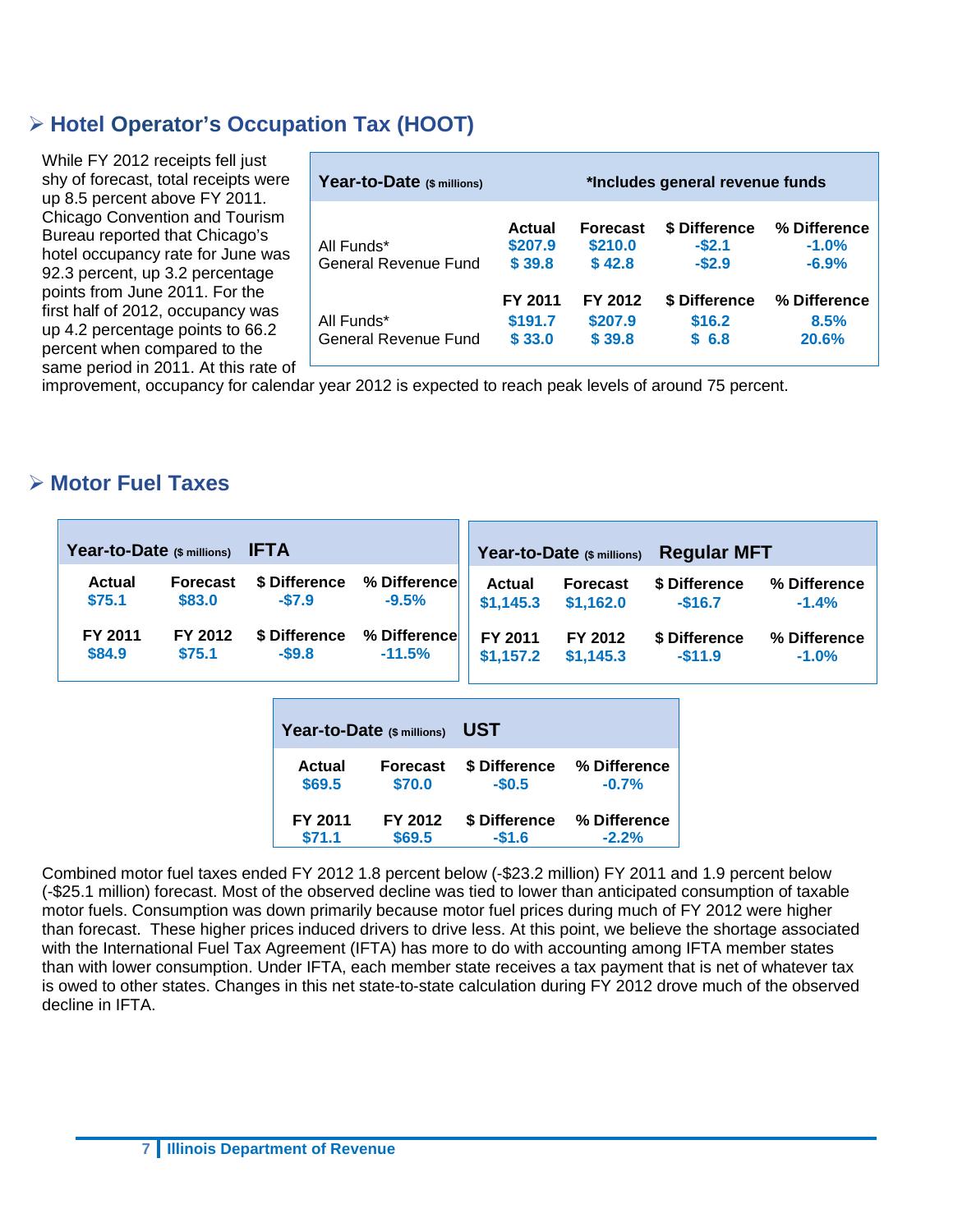### **Public Utilities Taxes**

| <b>Telecommunications - Telecom</b><br>receipts were coming in as<br>forecast until the end of calendar | Year-to-Date (\$ millions) |           |                 |               |              |  |  |  |
|---------------------------------------------------------------------------------------------------------|----------------------------|-----------|-----------------|---------------|--------------|--|--|--|
| year 2011, when IDOR's                                                                                  |                            | Actual    | <b>Forecast</b> | \$ Difference | % Difference |  |  |  |
| <b>Financial Accounting and Local</b>                                                                   | Telecommunications         | \$459.6   | \$509.0         | $-$49.4$      | -9.7%        |  |  |  |
| <b>Government Allocations Divisions</b>                                                                 | Electricity                | \$390.0   | \$409.0         | $-$19.0$      | $-4.6%$      |  |  |  |
| recognized an insufficient                                                                              | Natural gas                | \$145.1   | \$164.0         | $-$18.9$      | $-11.5%$     |  |  |  |
| balance in the Municipal<br><b>Telecommunications Tax Fund</b>                                          |                            | \$994.7   | \$1,082.0       | $-$ \$87.3    | $-8.1%$      |  |  |  |
| (Fund 719). Approximately<br>\$67.0 million that was forecast to                                        |                            | FY 2011   | FY 2012         | \$ Difference | % Difference |  |  |  |
| go into the General Revenue                                                                             | Telecommunications         | \$586.9   | \$459.6         | $-$127.3$     | $-21.7%$     |  |  |  |
| Funds (GRFs) have been                                                                                  | Electricity                | \$401.2   | \$390.0         | $-$11.2$      | $-2.8%$      |  |  |  |
| deposited into Fund 719 instead.<br>Without this allocation change,                                     | Natural gas                | \$159.1   | \$145.1         | $-\$14.0$     | $-8.8%$      |  |  |  |
| GRF receipts would have been                                                                            |                            | \$1,147.2 | \$994.7         | $-$152.5$     | $-13.3%$     |  |  |  |
| slightly above forecast for the year.                                                                   |                            |           |                 |               |              |  |  |  |

**Electricity –** Receipts finished the year at \$390.0 million, 4.6% lower than expected.

**Natural gas –** Natural gas receipts closed the year at \$145.1 million, \$14 million below forecast. Warmer-thannormal weather during the winter and spring has resulted in lower receipts, as natural gas is the primary fuel used to heat Illinois homes.

## **Real Estate Transfer Tax (RETT)**

Fiscal year 2012 receipts came in slightly ahead of forecast. May's New Residential Construction Report released by the U.S. Department of Commerce provides further evidence of a continued modest recovery in the housing market. While overall housing starts were 4.8 percent below April's figure, most of the decrease was attributed to the 24.2 percent decline in the apartment construction sector which is commonly known for its volatility. Housing starts for single family homes actually increased by 3.2 percent. There is optimism that housing starts will increase in upcoming months as building permits rose 7.9 percent above April's figure.

| Year-to-Date (\$ millions) |                 |               |              |  |  |  |  |  |  |  |  |
|----------------------------|-----------------|---------------|--------------|--|--|--|--|--|--|--|--|
| Actual                     | <b>Forecast</b> | \$ Difference | % Difference |  |  |  |  |  |  |  |  |
| \$42.0                     | \$40.0          | \$2.0         | 5.0%         |  |  |  |  |  |  |  |  |
| FY 2011                    | FY 2012         | \$ Difference | % Difference |  |  |  |  |  |  |  |  |
| \$38.0                     | \$42.0          | \$4.0         | 10.5%        |  |  |  |  |  |  |  |  |

| Illinois Department of Revenue, Research Division             |                                                                           |                                       |  |  |  |  |  |  |  |
|---------------------------------------------------------------|---------------------------------------------------------------------------|---------------------------------------|--|--|--|--|--|--|--|
| Director of Research Natalie Davila                           | <b>Research Analysts:</b><br>Andy Chupick<br>Patrick Heath<br>John Horbas | Michael Pijan<br><b>Hector Vielma</b> |  |  |  |  |  |  |  |
| http://tax.illinois.gov/AboutIdor/TaxResearch/TaxResearch.htm |                                                                           |                                       |  |  |  |  |  |  |  |